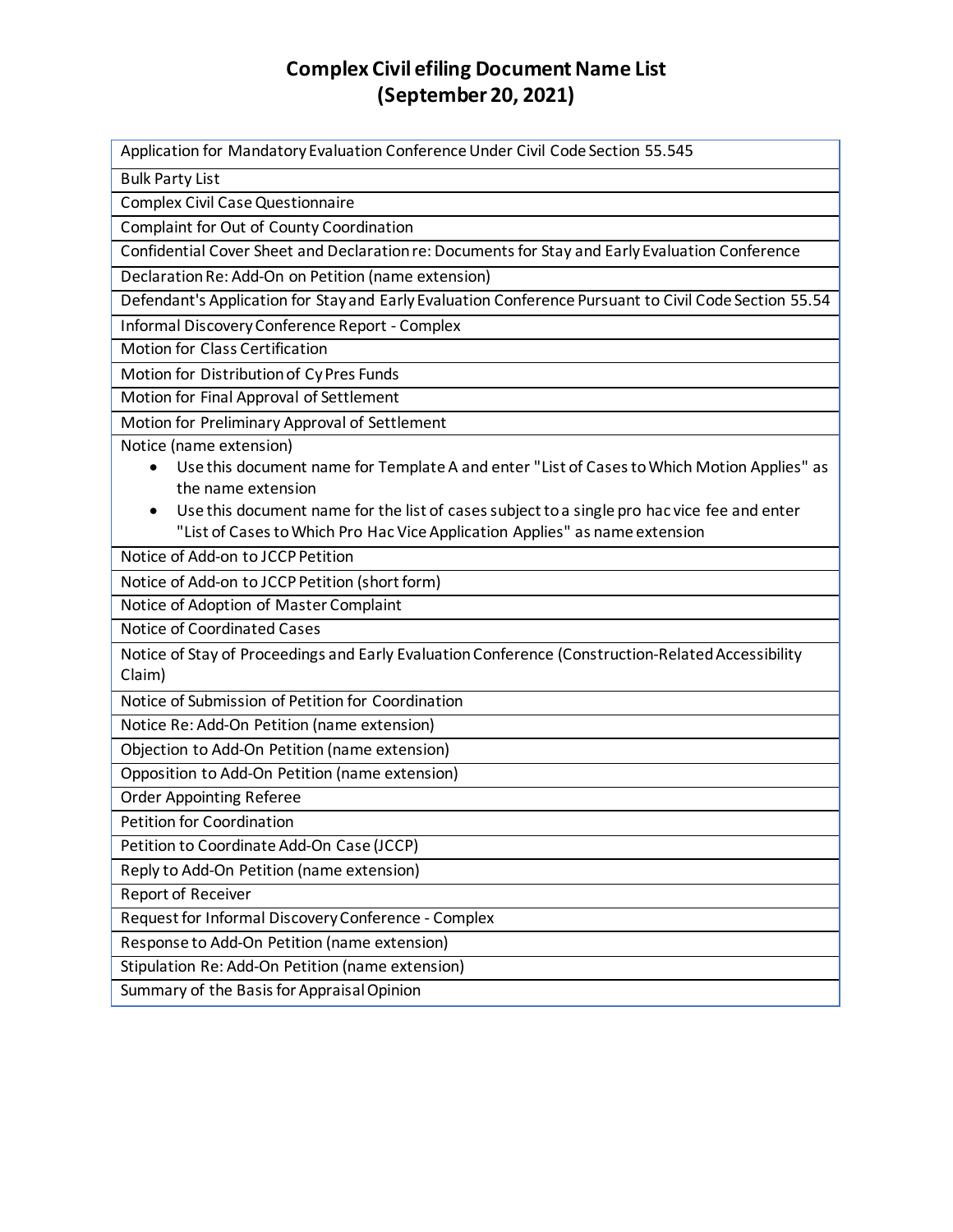## **Civil efiling Document Name List (September 20,2021)**

| A                                                                                                |
|--------------------------------------------------------------------------------------------------|
| Abandonment of Appeal Submitted APP-005/107 CR-137/145                                           |
| Abstract - Request                                                                               |
| Abstract of Judgment - Civil and Small Claims                                                    |
| Acknowledgment of Satisfaction of Judgment                                                       |
| Affidavit (name extension)                                                                       |
| Affidavit for Order for Appearance and Examination of a Third Person                             |
| Affidavit of Identity and Order                                                                  |
| Agreement of Parties (Mandatory Expedited Jury Trial Procedures)                                 |
| <b>Amended Complaint</b>                                                                         |
| <b>Amended Cross-Complaint</b>                                                                   |
| Amendment to Complaint (Fictitious/Incorrect Name)                                               |
| Amendment to Cross-Complaint (Fictitious/Incorrect Name)                                         |
| Answer                                                                                           |
| Appeal - Agreed Statement Filed                                                                  |
| Appeal - Application to Transcript Reimbursement Fund                                            |
| Appeal - Court Reporter Waiver of Transcript Deposit                                             |
| Appeal - Notice of Appeal/Cross Appeal Filed                                                     |
| Appeal - Notice of Non-Stipulation-Agreed Statement Filed                                        |
| Appeal - Notice of Omission/Correction of Appeal Record                                          |
| Appeal - Ntc Designating Record of Appeal APP-003/010/103                                        |
| Appeal - Resp Notice Electing Appendix Submitted APP-011                                         |
| Appeal - Stipulation for Agreed Statement Filed                                                  |
| Appeal of Labor Commissioner Award                                                               |
| Appellant's Proposed Settled Statement                                                           |
| Application (name extension)                                                                     |
| Application and Notice of Application and Hearing for Order to Quash Ex Parte Writ of Possession |
| Application and Order (name extension)                                                           |
| Application and Order for Appearance and Examination                                             |
| Application And Order For Appointment of Guardian Ad Litem                                       |
| Application and Order for Permanent Release of Exhibits in the Custody of the Superior Court     |
| Application and Order for Viewing and/or Reproduction of Trial Court Exhibits                    |
| Application and Order Regarding Lost Writ                                                        |
| Application and Order to Vacate Stay of Execution and to Issue Writ of Execution                 |
| Application and Order to Withdraw Exhibits                                                       |
| Application for and Renewal of Judgment                                                          |
| Application for Determination of Good Faith Settlement                                           |
| Application for Entry of Judgment on Sister-State Judgment                                       |
| Application for Issuance of Writ of Execution, Possession or Sale                                |
| Application for Order of Sale of Dwelling                                                        |
| Application for Order to Post                                                                    |
| Application for Order to Vacate Prefiling and Remove Name from Statewide Vexatious Litigant List |
|                                                                                                  |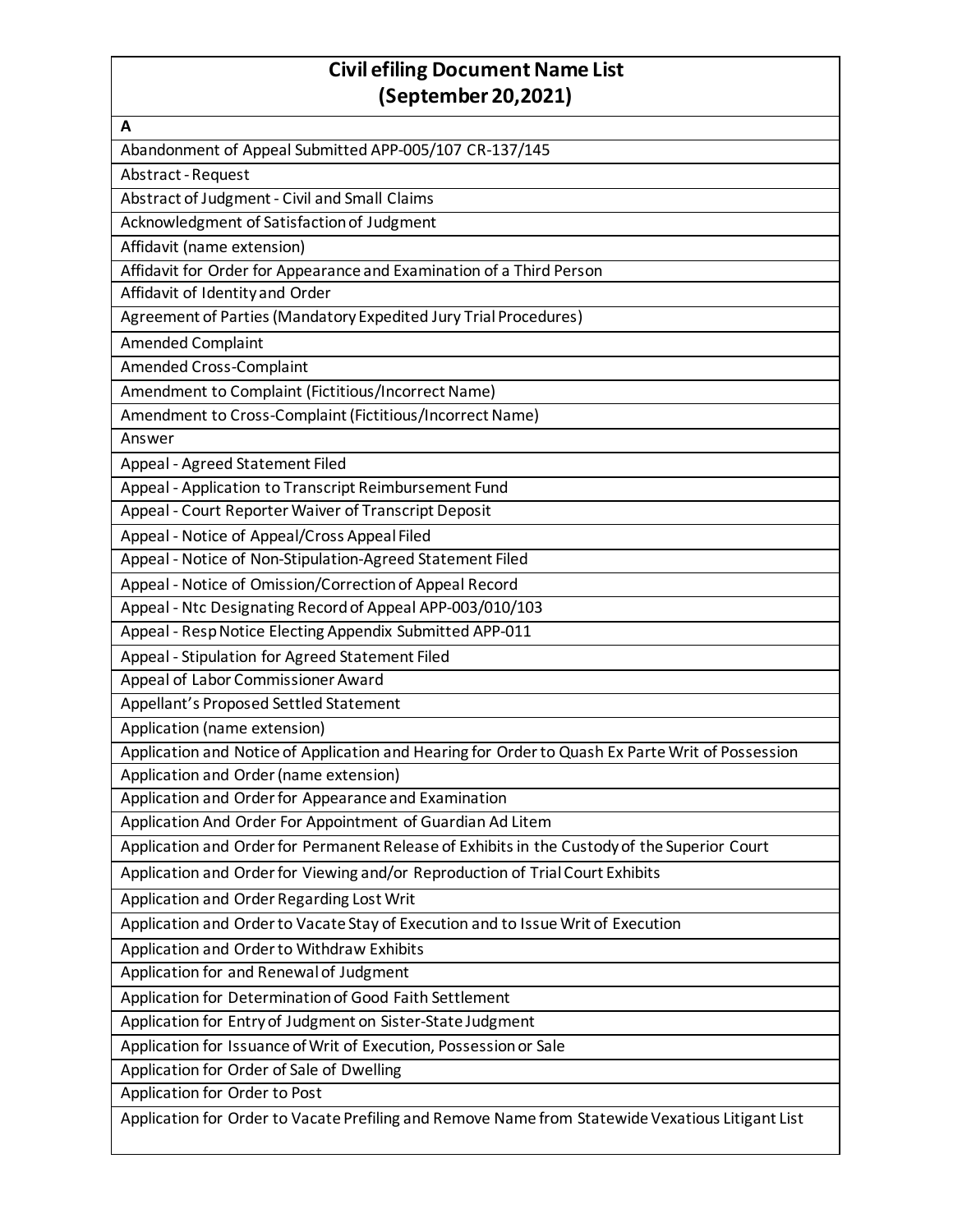Application for Publication

Application for Release of Funds

Application for Right to Attach Order, Temporary Protective Order, etc.

Application for Temporary Restraining Order (Claim and Delivery)

Application for Withdrawal of Funds on Deposit

Application for Writ of Possession

Application for Writ of Possession (Claim and Delivery)

Application to be Admitted Pro Hac Vice

Application to be Relieved as Attorney on Completion of Limited Scope Representation

Application to Set Aside Right to Attach Order and Release Attached Property

Assignment of Judgment

Association of Attorney

**B**

Brief (name extension)

**C**

Case Management Statement

Certificate (name extension)

Certificate of Facts re: Unsatisfied Judgment

Certificate of Facts re: Unsatisfied Judgment (plus Certified Judgment)

Civil Case Cover Sheet

Claim of Exemption

Claim of Right to Possession and Notice of Hearing

Claim Opposing Forfeiture

Clerk's Application to Vacate and Order

Clerks Certificate of Service By Electronic Service

Commission to Take Deposition Outside California

Complaint

Complaint - Consolidated

Complaint - Short Form

Complaint in Interpleader

Complaint in Intervention

Compliance with General Order for Limited Jurisdiction Unlawful Detainer [Eviction] Jury Trial Readiness

Condensed Narrative/Settled Statement on Appeal

Confession of Judgment

Confidential CASP Report

Confidential Cover Sheet False Claims Action

Consent to Electronic Service and Notice of Electronic Service Address

Cross-Complaint

**D**

Declaration (name extension)

Declaration and Order re: Advance Jury Fees

Declaration for Default Judgment by Court (Unlawful Detainer)

Declaration for Ex Parte Writ of Possession (Claim and Delivery)

Declaration in Support of Attorney's Motion to Be Relieved as Counsel-Civil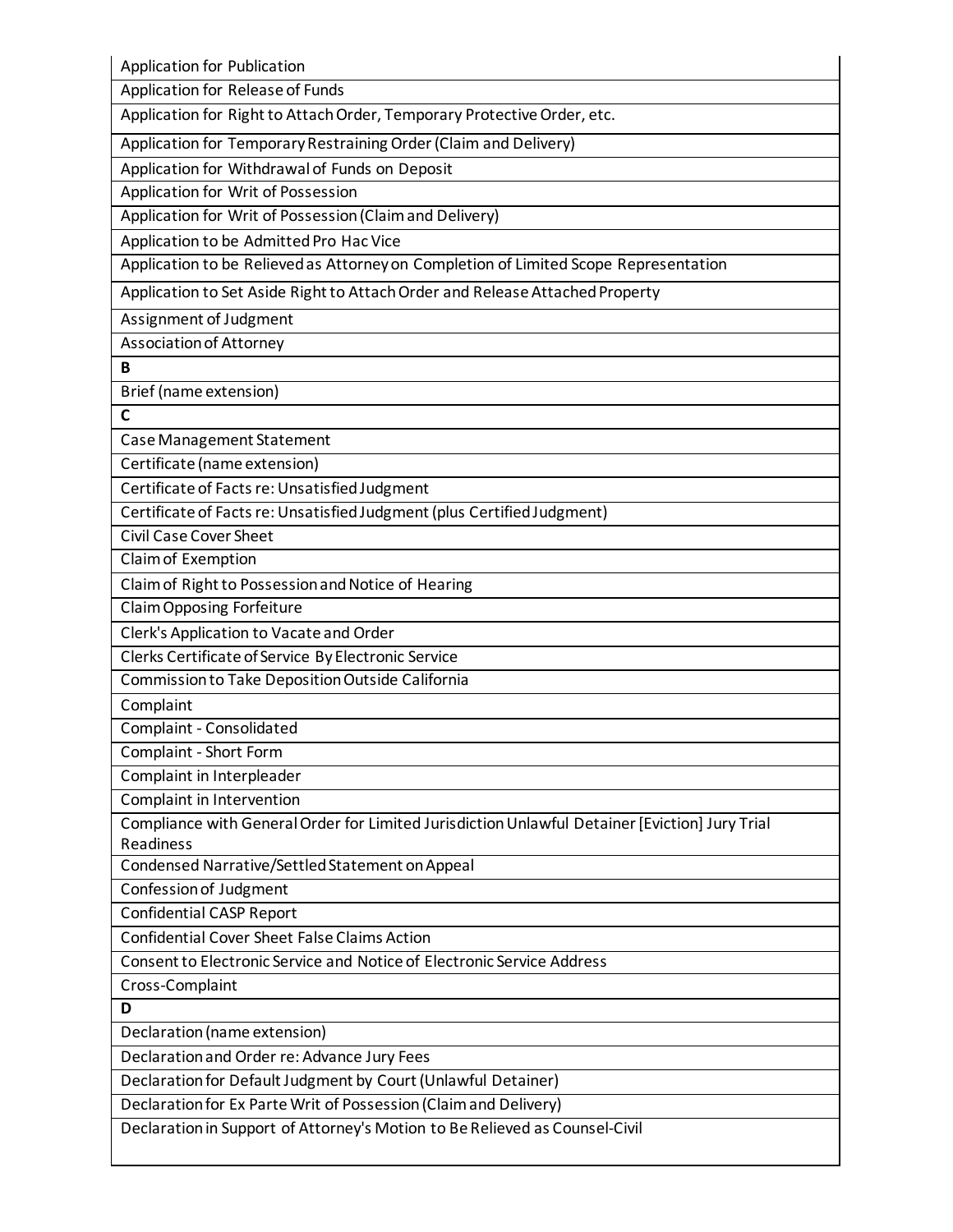| Declaration in Support of Bus. & Prof. Code 6322.1(c)(1)                                       |
|------------------------------------------------------------------------------------------------|
| Declaration in Support of Ex Parte Application                                                 |
| Declaration of Attorney Re: Advisement of Rights and Defenses                                  |
| Declaration of Costs - CCP 1033                                                                |
| Declaration of COVID-19 Related Financial Distress                                             |
| Declaration of Demurring Party in Support of Automatic Extension                               |
| Declaration of Demurring Party Regarding Meet and Confer                                       |
| Declaration of Interest, Costs and Attorney Fees                                               |
| <b>Declaration of Mailing</b>                                                                  |
| <b>Declaration of Notice</b>                                                                   |
| Declaration of Open Book Account                                                               |
| Declaration Pursuant to 1717 CC re: Attorney Fees                                              |
| Declaration Pursuant to 1717.5 CC re: Attorney Fees                                            |
| Declaration Pursuant to 585 CCP in Support of Default Judgment                                 |
| Declaration re: Attorney's Fees                                                                |
| Declaration re: Due Diligence                                                                  |
| Declaration re: Order for Sale of Dwelling                                                     |
| <b>Declaration re: Uninsured Motorist</b>                                                      |
| Declaration re: Waived Court Fees and Costs                                                    |
| <b>Decree Changing Name</b>                                                                    |
| Default Judgment                                                                               |
| Default Judgment - Unlawful Detainer                                                           |
| Demand for Jury Trial                                                                          |
| Demurrer - with Motion to Strike (CCP 430.10)                                                  |
| Demurrer - without Motion to Strike                                                            |
| Disassociation of Attorney                                                                     |
| Disclaimer                                                                                     |
| Е                                                                                              |
| Ex Parte Application (name extension)                                                          |
| Ex Parte Proposed Order                                                                        |
| Ex Parte Right to Attach Order and Order for Issuance of Writ of Attachment (Nonresident)      |
| Ex Parte Right to Attach Order and Order for Issuance of Writ of Attachment (Resident)         |
| <b>Exhibit List</b>                                                                            |
| Expedited Petition to Approve Compromise of Disputed Claim or Pending Action or Disposition of |
| Proceeds of Judgment for Minor or Person with a Disability (Miscellaneous)                     |
| F                                                                                              |
| <b>Financial Statement</b>                                                                     |
| G                                                                                              |
| <b>General Denial</b>                                                                          |
|                                                                                                |
| <b>Informal Discovery Conference</b>                                                           |
| Informal Discovery Conference Form for Personal Injury Courts                                  |
| Initial Status Conference Report                                                               |
|                                                                                                |
| Joinder                                                                                        |
| Joinder to Motion                                                                              |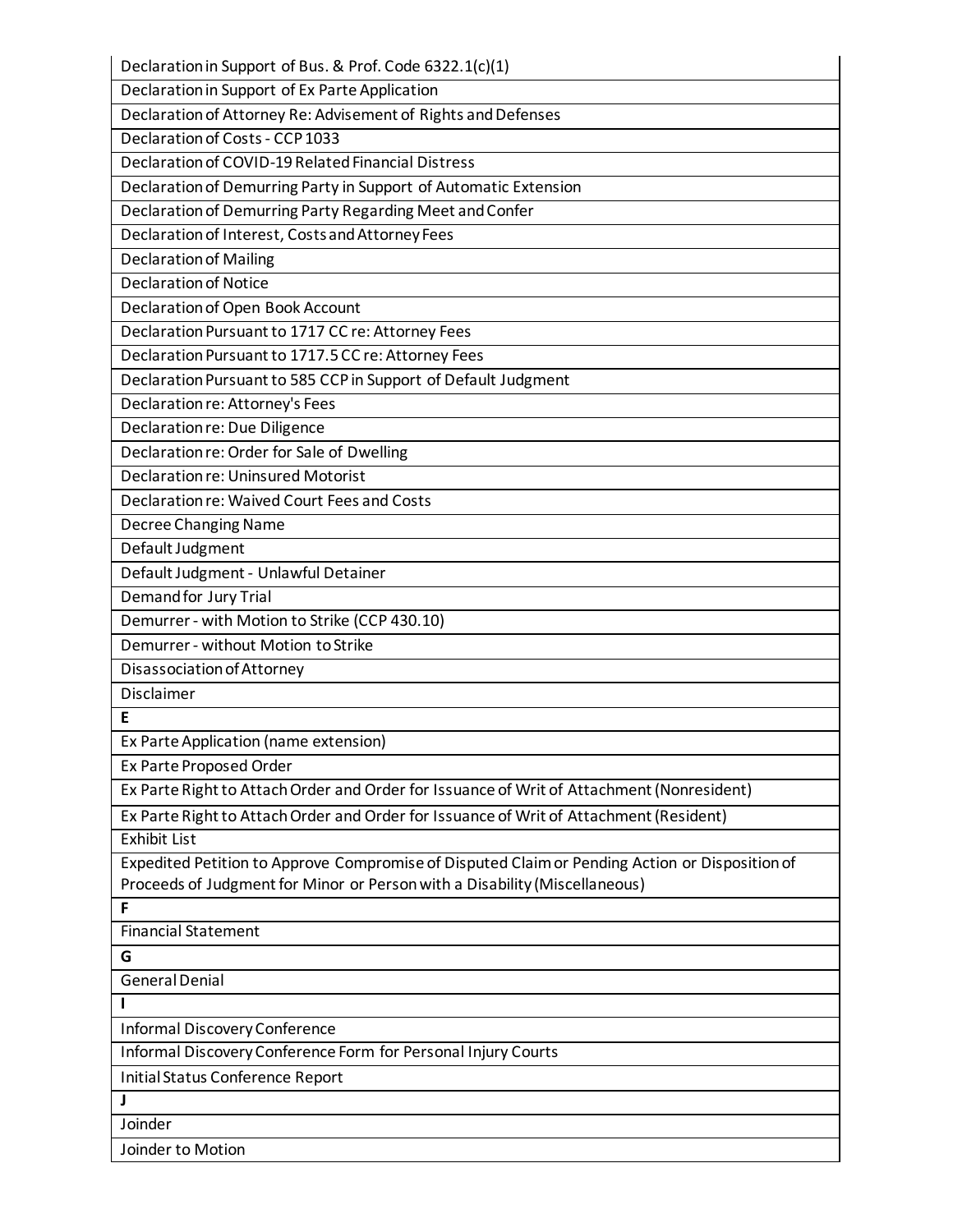Joinder to Motion for Summary Judgment / Adjudication

Joint Status Conference Report

Judgment Judgment - Unlawful Detainer

Judgment Following General Verdict

Judgment on Special Verdict

Judgment on Verdict in Open Court

Jury Instructions

Jury Question

**M**

Media Request to Photograph, Record, or Broadcast

Memorandum (name extension)

Memorandum of Costs (Summary)

Memorandum of Costs After Judgment, Acknowledgment of Credit, and Declaration of Accrued Interest

Memorandum of Costs on Appeal

Memorandum of Points & Authorities

Motion for an OSC Re: Contempt (CCP 1209)

Motion for Attorney Fees

Motion for Change of Venue

Motion for Determination of Good Faith Settlement (CCP 877.6)

Motion for Discovery of Peace Officer Personnel Records (Pitchess Motion)

Motion for Forum Non Conveniens

Motion for Issuance of Out of State Commission

Motion for Judgment Notwithstanding the Verdict

Motion for Judgment on the Pleadings

Motion for Leave (name extension)

Motion for Leave to Amend (name extension)

Motion for Leave to File a Cross-Complaint

Motion for Leave to Intervene

Motion for New Trial

Motion for Order (name extension)

Motion for Preliminary Injunction

Motion for Protective Order

Motion for Reconsideration

Motion for Sanctions

Motion for Settled Statement In Lieu of Appeal Transcript

Motion for Stay of Proceedings

Motion for Stipulated Judgment

Motion for Summary Adjudication

Motion for Summary Judgment

Motion for Terminating Sanctions

Motion for Trial Preference

Motion in Limine (name extension)

Motion re: (name extension)

Motion to Amend Judgment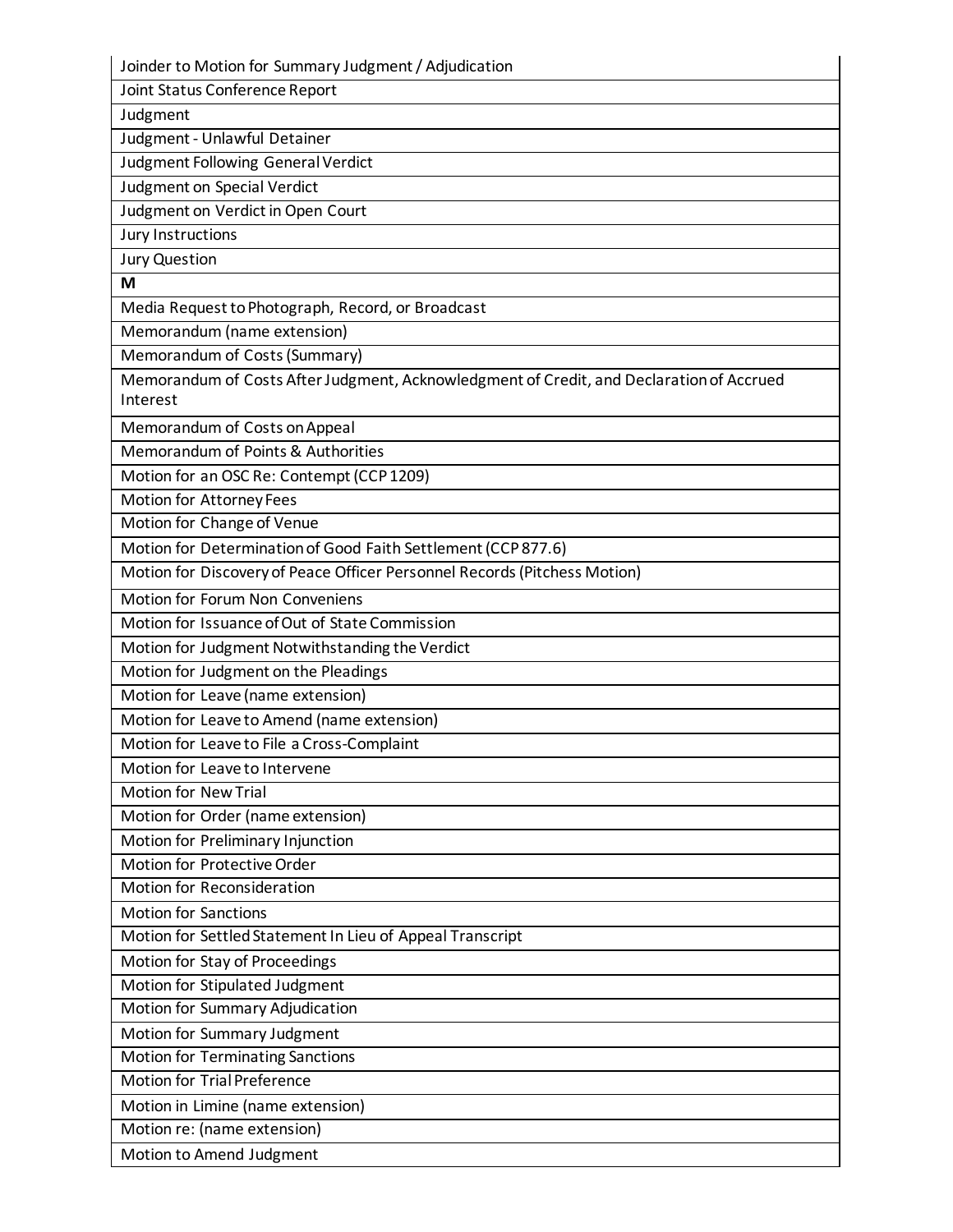| Motion to Augment (name extension)                                            |
|-------------------------------------------------------------------------------|
| Motion to Be Admitted Pro Hac Vice                                            |
| Motion to Be Relieved as Counsel                                              |
| <b>Motion to Bifurcate</b>                                                    |
| Motion to Challenge the Good Faith of a Settlement (CCP 877.6)                |
| Motion to Compel (name extension)                                             |
| Motion to Compel Arbitration                                                  |
| Motion to Compel Discovery (not Further Discovery) - 1 moving party, 1 motion |
| Motion to Compel Further Discovery Responses                                  |
| Motion to Confirm Settlement                                                  |
| Motion to Consolidate                                                         |
| Motion to Continue (name extension)                                           |
| <b>Motion to Continue Trial Date</b>                                          |
| Motion to Declare Vexatious Litigant                                          |
| Motion to Deem RFA's Admitted                                                 |
| <b>Motion to Dismiss</b>                                                      |
| Motion to Disqualify Counsel                                                  |
| Motion to Enforce Settlement                                                  |
| Motion to Enforce Sister State Judgment                                       |
| Motion to Expunge Lis Pendens                                                 |
| Motion to Extend Discovery Cut-Off Date                                       |
| Motion to Join Necessary Party                                                |
| Motion to Quash (name extension)                                              |
| Motion to Quash Service of Summons                                            |
| <b>Motion to Reclassify</b>                                                   |
| Motion to Seal (name extension)                                               |
| Motion to Set Aside/Vacate Default                                            |
| Motion to Set Aside/Vacate Default and / or Default Judgment                  |
| Motion to Set Aside/Vacate Dismissal                                          |
| Motion to Set Aside/Vacate Judgment                                           |
| Motion to Sever                                                               |
| Motion to Stay Execution                                                      |
| Motion to Strike (not anti-SLAPP) - without Demurrer                          |
| Motion to Strike (not initial pleading)                                       |
| Motion to Submit Tardy Expert Witness List                                    |
| <b>Motion to Tax Costs</b>                                                    |
| <b>Motion to Transfer</b>                                                     |
| <b>Motion to Trifurcate</b>                                                   |
| Motion to Vacate (name extension)                                             |
| N                                                                             |
| Name Change Criminal History Assessment                                       |
| Notice (name extension)                                                       |
| Notice and Acknowledgment of Receipt of Summons and Complaint                 |
| Notice of Appeal - Administrative Hearing                                     |
| Notice of Appeal - Parking                                                    |
| Notice of Appearance                                                          |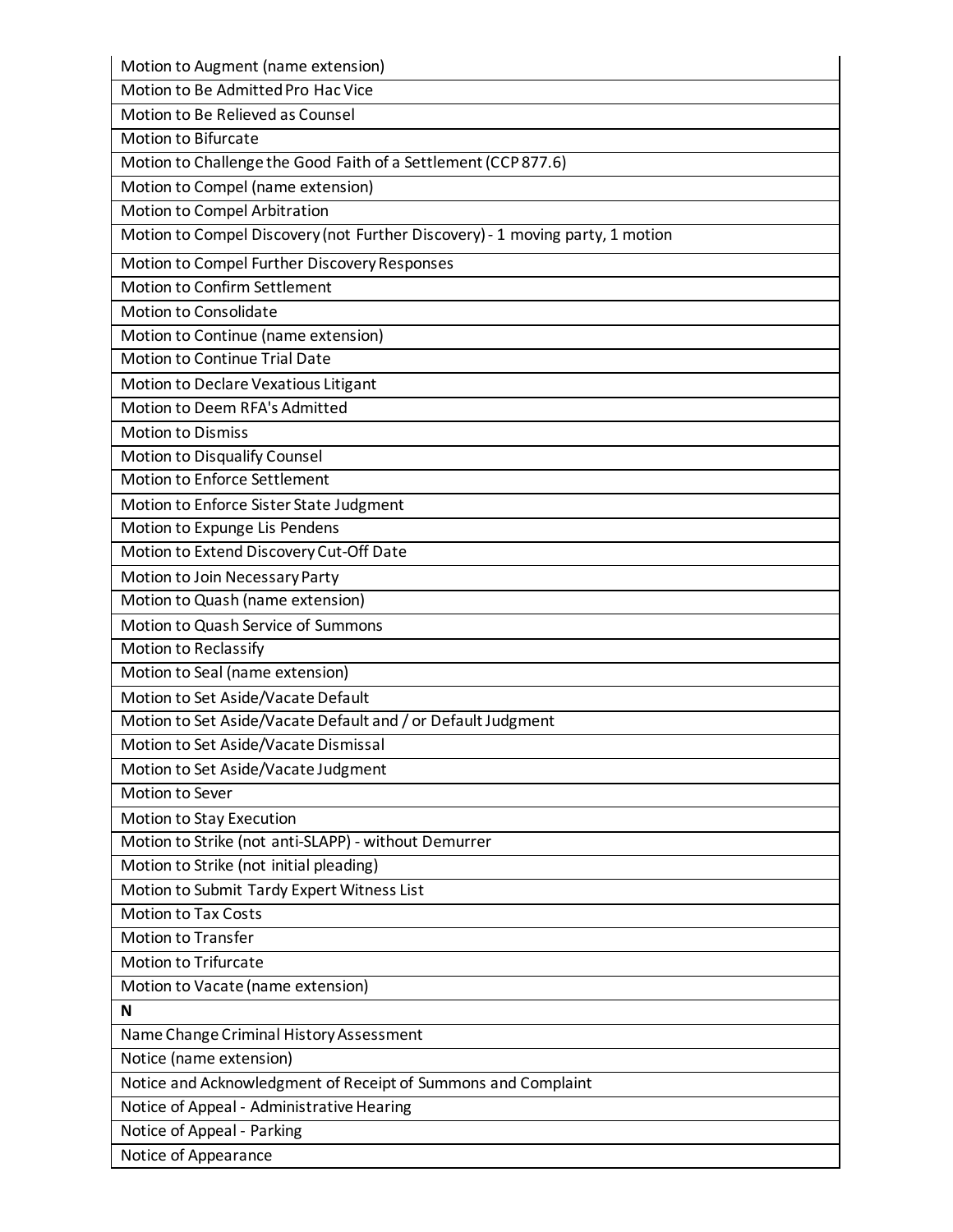| Notice of Application and Hearing for Claim and Delivery (CCP 512.030)                            |
|---------------------------------------------------------------------------------------------------|
| Notice of Application and Hearing for Writ of Attachment (CCP 484.040)                            |
| Notice of Attachment                                                                              |
| Notice of Change of Address or Other Contact Information                                          |
| Notice of Change of Firm Name                                                                     |
| Notice of Change of Handling Attorney                                                             |
| Notice of Consolidation                                                                           |
| Notice of Continuance                                                                             |
| Notice of Decision - Final Administrative Decision                                                |
| Notice of Discharge of Debtor                                                                     |
| Notice of Dismissal of Bankruptcy Filing                                                          |
| Notice of Entry of Dismissal and Proof of Service                                                 |
| Notice of Hearing on Claim of Exemption or in lieu of Third-Party Claim                           |
| Notice of Hearing on Petition                                                                     |
| Notice of Intent to Appear by Telephone                                                           |
| Notice of Intent to Move for New Trial                                                            |
| Notice of Joinder (Name Extension)                                                                |
| Notice of Lien                                                                                    |
| Notice of Limited Scope Representation                                                            |
| Notice of Lis Pendens                                                                             |
| Notice of Lodging (name extension)                                                                |
| Notice of Mandatory Evaluation Conference                                                         |
| Notice of Motion (name extension)                                                                 |
| Notice of Opposition to Claim of Exemption                                                        |
| Notice of Opposition to Right to Attach Order and Claim of Exemption                              |
| Notice of OSC (Name Extension)                                                                    |
| Notice of Posting of Jury Fees                                                                    |
| Notice of Related Case                                                                            |
| Notice of Remand from Federal Court                                                               |
| Notice of Removal to Federal Court                                                                |
| Notice of Ruling                                                                                  |
| Notice of Settlement                                                                              |
| Notice of Stay of Proceedings (Bankruptcy)                                                        |
| Notice of Trial                                                                                   |
| Notice to Court of Improved Financial Situation or Settlement                                     |
| O                                                                                                 |
| Oath of Receiver                                                                                  |
| Objection (name extension)                                                                        |
| Objection to Application to be Relieved as Attorney on Completion of Limited Scope Representation |
| Objection to Request to Opt Out of Mandatory Expedited Jury Trial Procedures                      |
| Offer to Compromise                                                                               |
| Offer to Compromise and Acceptance Under Code of Civil Procedure Section 998                      |
| Opposition (name extension)                                                                       |
| Opposition to Application for Determination of Good Faith Settlement                              |
| Order (name extension)                                                                            |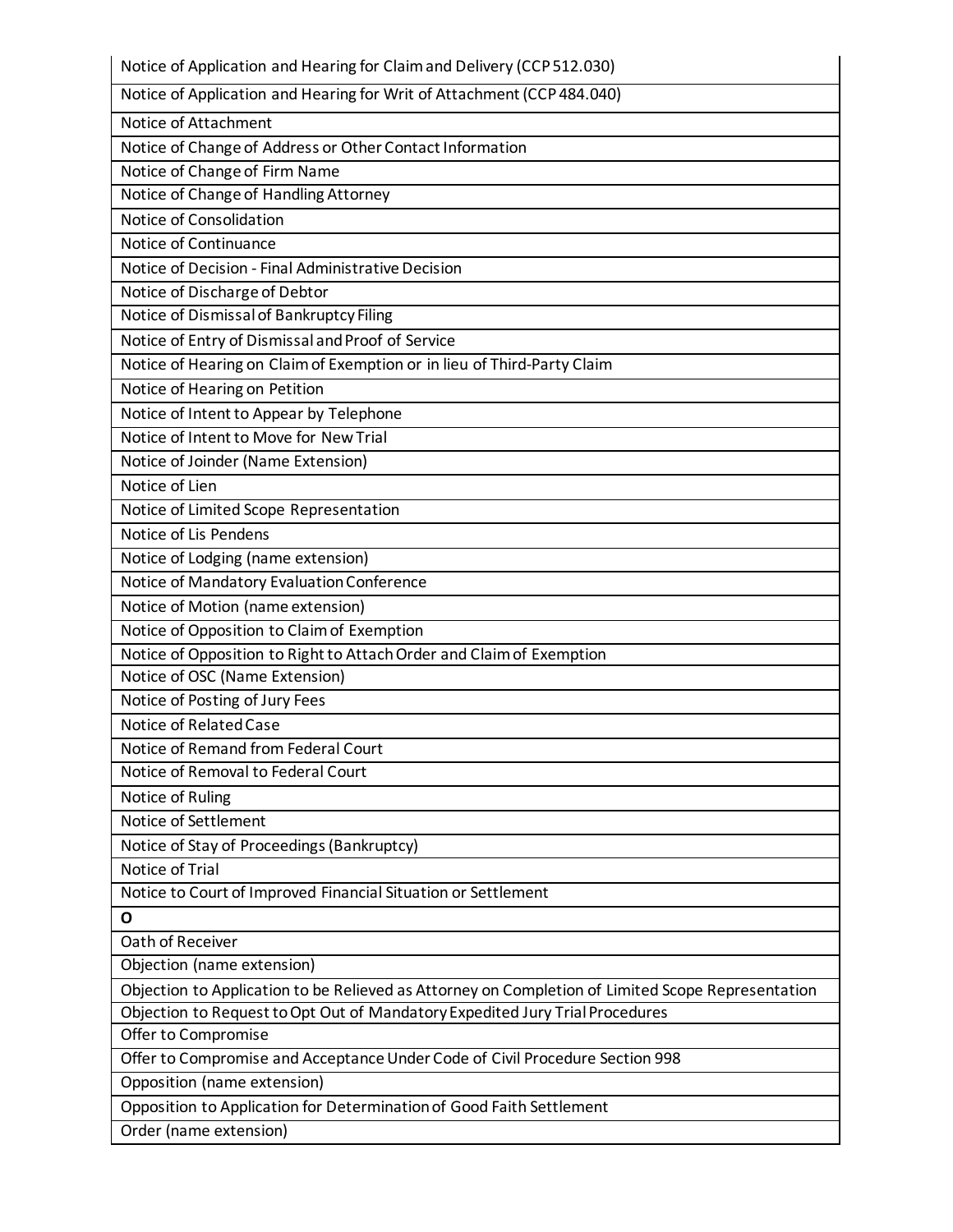Order Approving Compromise of Disputed Claim or Pending Action or Disposition of Proceeds of Judgment for Minor or Person With a Disability (Miscellaneous)

Order Denying or Terminating Stay of Execution of Judgment (Unlawful Detainer)

Order for Publication

Order for Release and Redelivery of Property (Claim and Delivery)

Order for Release of Funds

Order for Withdrawal of Funds From Blocked Account

Order for Writ of Possession (Claim and Delivery)

Order Granting Attorney's Motion to Be Relieved as Counsel-Civil

Order on Application to be Relieved as Attorney on Completion of Limited Scope Representation

Order on Court Fee Waiver (Superior Court)

Order on Media Request to Permit Coverage

Order to Deposit (name extension)

Order to Deposit Money Into Blocked Account

Order to Set Aside / Vacate (name extension)

Order to Show Cause for Change of Name (Change of Name)

Out of County Abstract

**P**

Petition (name extension)

Petition (name extension) - case initiation

Petition and Declaration Regarding Unresolved Claims and Deposit of Undistributed Surplus Proceeds of Trustee's Sale

Petition for Change of Name

Petition for Change of Name and Gender

Petition for Withdrawal of Funds From Blocked Account

Petition for Writ (Misdemeanor, Infraction, or Limited Civil Case)

Petition for Writ of Mandate

Petition to Approve Compromise of Disputed Claim

Petition to Approve Structured Settlement

Petition to Confirm Arbitration Award

Petition to Confirm Minor's Compromise with Special Needs Trust

Petition to Release Property - Mechanic's Lien

Petition to Vacate or Alter Arbitration Award (CCP 1285 - 1287.6)

Prefiling Order - Vexatious Litigant

Prejudgment Claim of Right to Possession

Proof of Mailing (Substituted Service)

Proof of Personal Service

Proof of Publication

Proof of Service - No Service

Proof of Service - Order Granting Attorney's Motion to be Relieved as Counsel

Proof of Service (not Summons and Complaint)

Proof of Service (Renewal of Judgment)

Proof of Service (Sister State Judgment)

Proof of Service by Mail

Proof of Service by Posting

Proof of Service by Substituted Service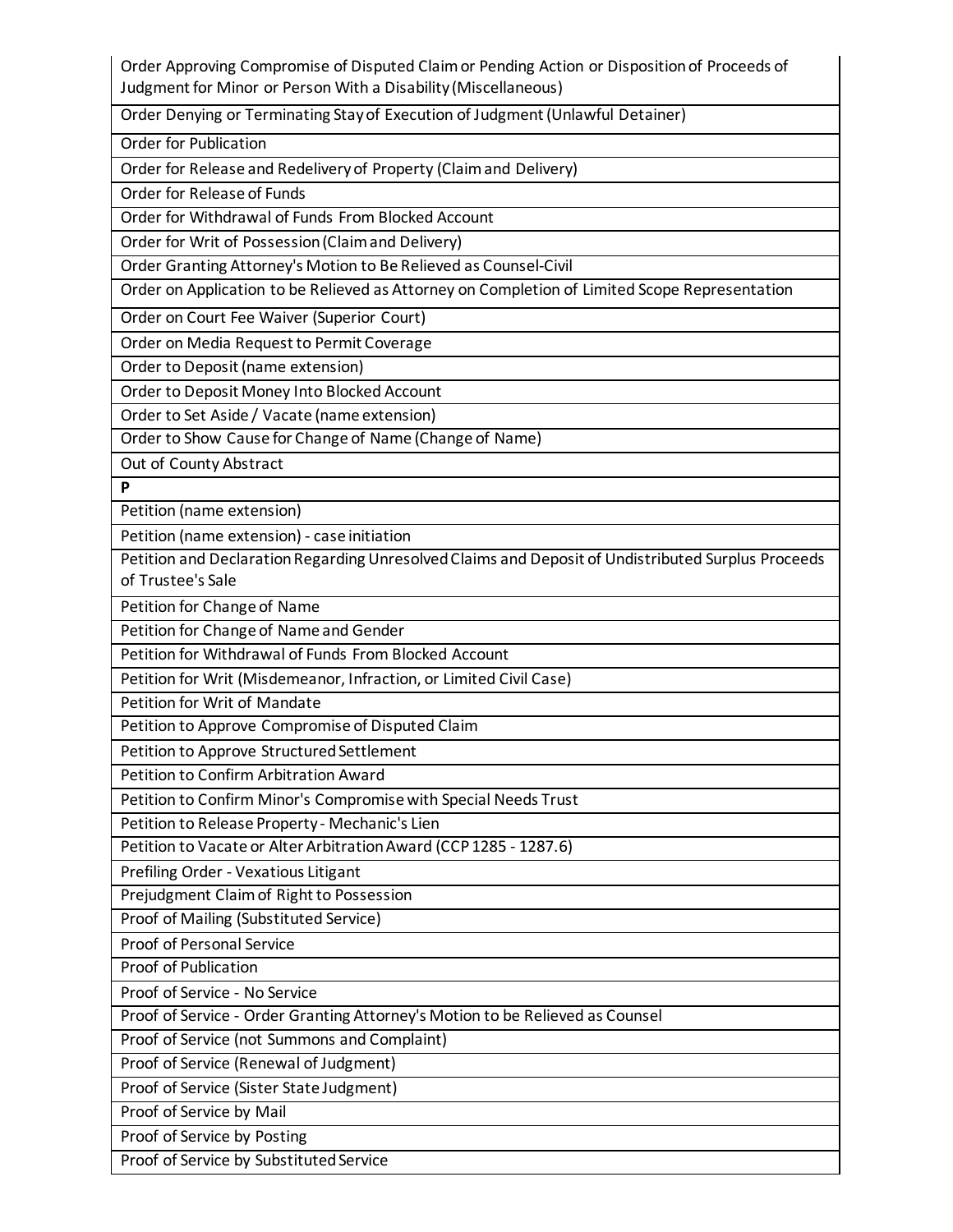Proof of Service Not Plaintiff's / Defendant's Claim

(Proposed) Consent Order for Voluntary Expedited Jury Trial

[Proposed Order] and Stipulation to Continue Trial, FSC (and Related Motion/Discovery Dates) Personal Injury Courts Only (Central District)

**R**

Receipt and Acknowledgment of Order for the Deposit of Money Into Blocked Account

Receiver Bond

Reply (name extension)

Request (name extension)

Request for Accommodations by Persons with Disabilities and Response

Request for Court Reporter Services by Party with Fee Waiver

Request for Dismissal

Request for Entry of Default / Judgment

Request For Entry of Judgment (Enforcement of Judgment)

Request for Hearing About Court Fee Waiver Order (Superior Court)

Request for Interpreter

Request for Judicial Notice

Request for Refund / Order (eFiling)

Request for Statement of Decision

Request that Clerk Enter Judgment and Judgment on Final Order, Decision or Award of the Labor Commissioner

Request to Opt Out of Mandatory Expedited Jury Trial Procedures

Request to Waive Additional Court Fees (Superior Court)

Request to Waive Court Fees

Request/Counter-Request To Set Case For Trial

Response (name extension)

Response Objections to the Proposed Statement on Appeal

Response to Petition

Right to Attach Order After Hearing and Order for Issuance of Writ of Attachment

**S**

Separate Statement

Small Claims Request for Dismissal (ODR)

Small Claims Settlement Agreement (ODR)

Special Motion to Strike under CCP Section 425.16 (Anti-SLAPP motion)

Special Verdict

Statement of Damages (Personal Injury or Wrongful Death)

Statement of the Case

Status Conference Report

Status Conference Statement

Status Report

Stipulated Judgment

Stipulation (name extension) - No Order

Stipulation and Order (name extension)

Stipulation for Judgment

Stipulation, Receipt and Order re: Release of Civil Exhibits

Subpoena & Proof of Service